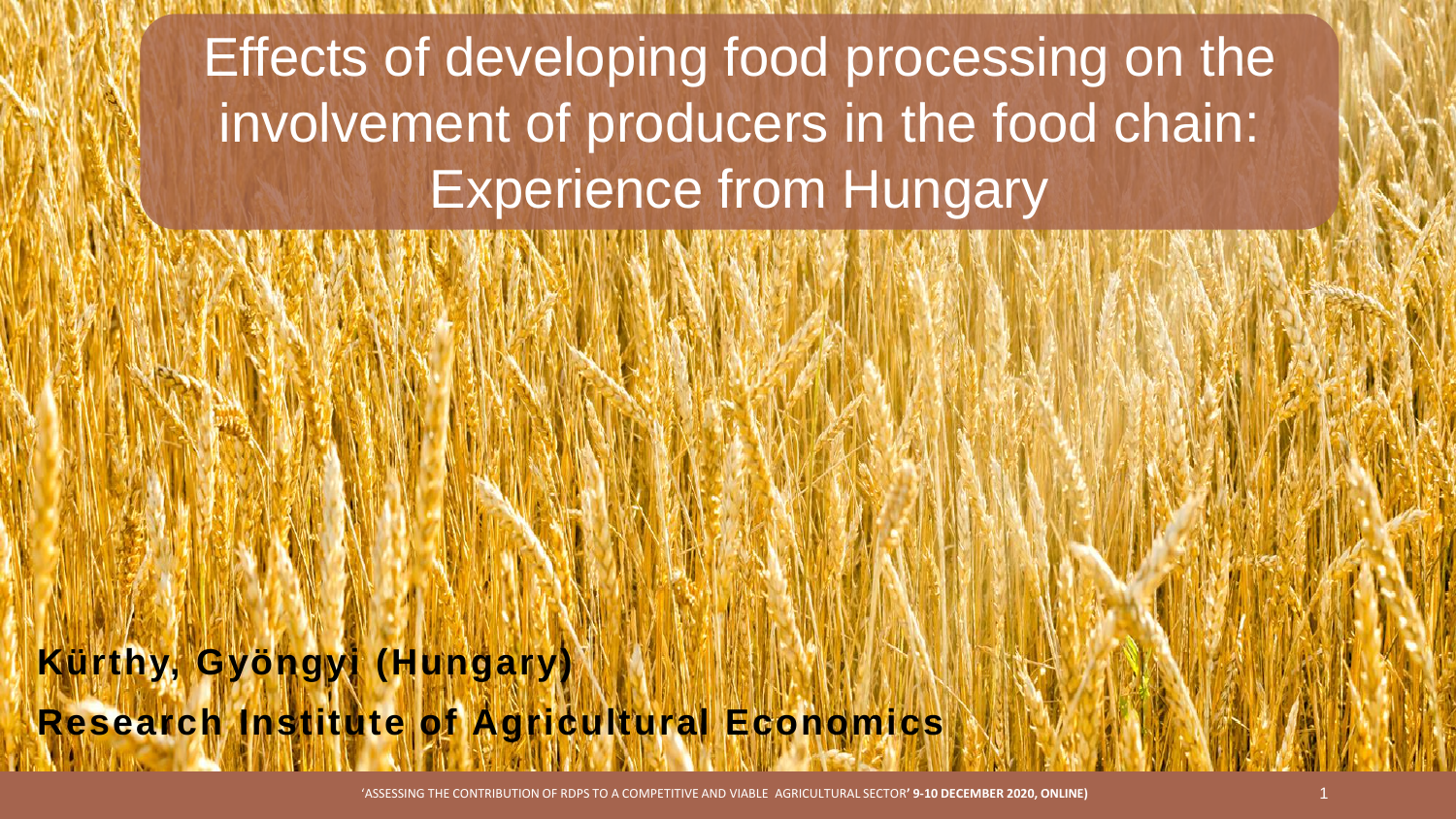# **Background**

Aim of the RDP "Increasing the value of agricultural products": supporting the investments in processing facilities (only processing of Annex I products)

Beneficiaries:

- Agricultural enterprises,
- 2. Micro and small-size food processors,
- 3. Any other micro- and small-size enterprises.

Main evaluation questions in ex-post evaluation:

- What was the purpose of the subsidied developments?
- How significantly did the competitiveness, productivity and profitability of the beneficiaries increase?
- Did the agricultural beneficiaries gain a better position in the value chain?
- To what extent did the value of the agricultural product increase significantly?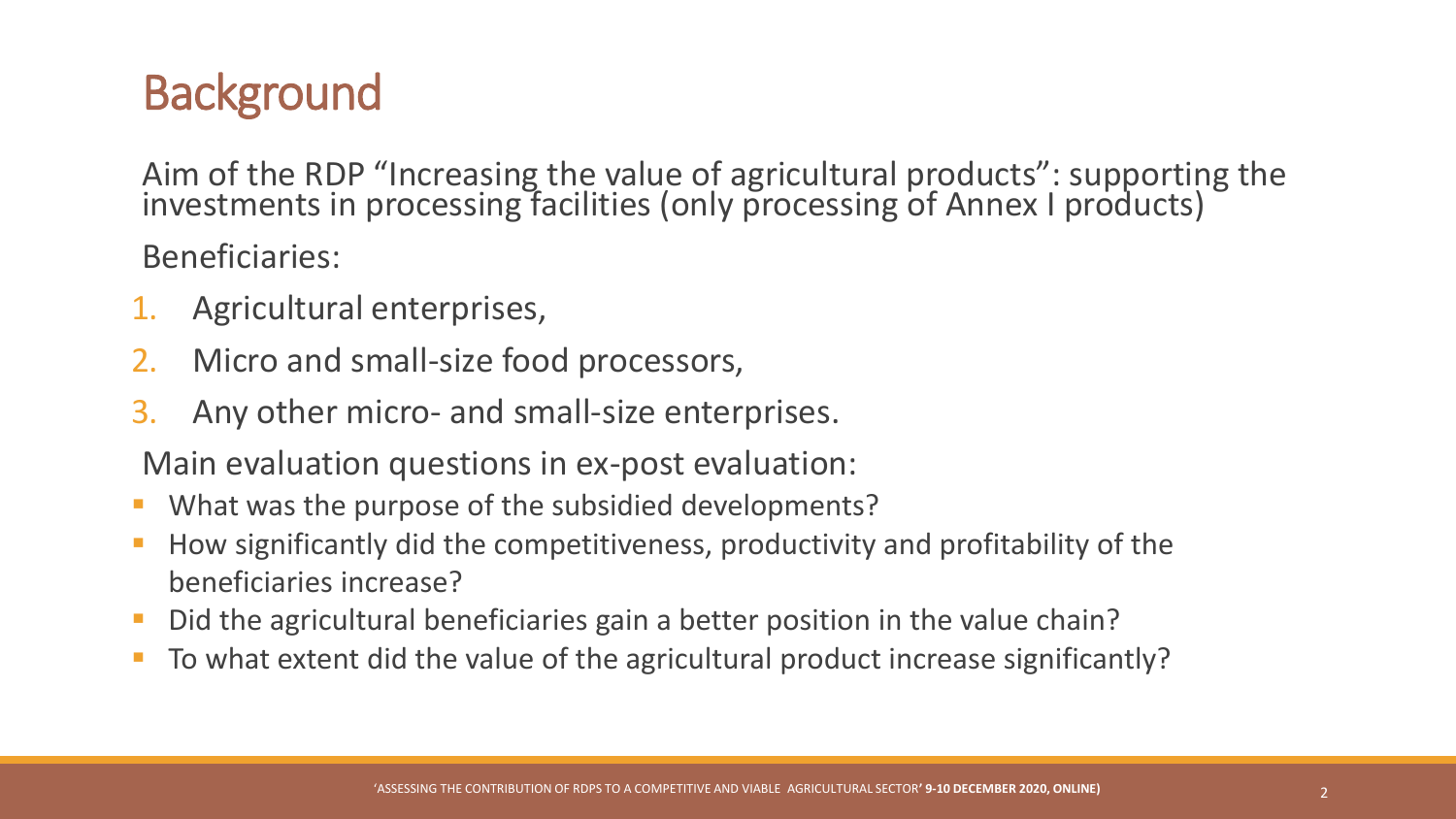## Additional evaluation questions

- Did the given measures contribute to the income level of producers?
- Has the increase in competitiveness been accompanied by an increase in quality, a higher level of processing and more added value?
- What kind of proposals can be drafted in order to accomplish the results expected by the CAP even more effectively in the coming programming period?
- What supported activities have/will the beneficiaries carry out thanks to the grant?
- What was the purpose of the subsidied developments?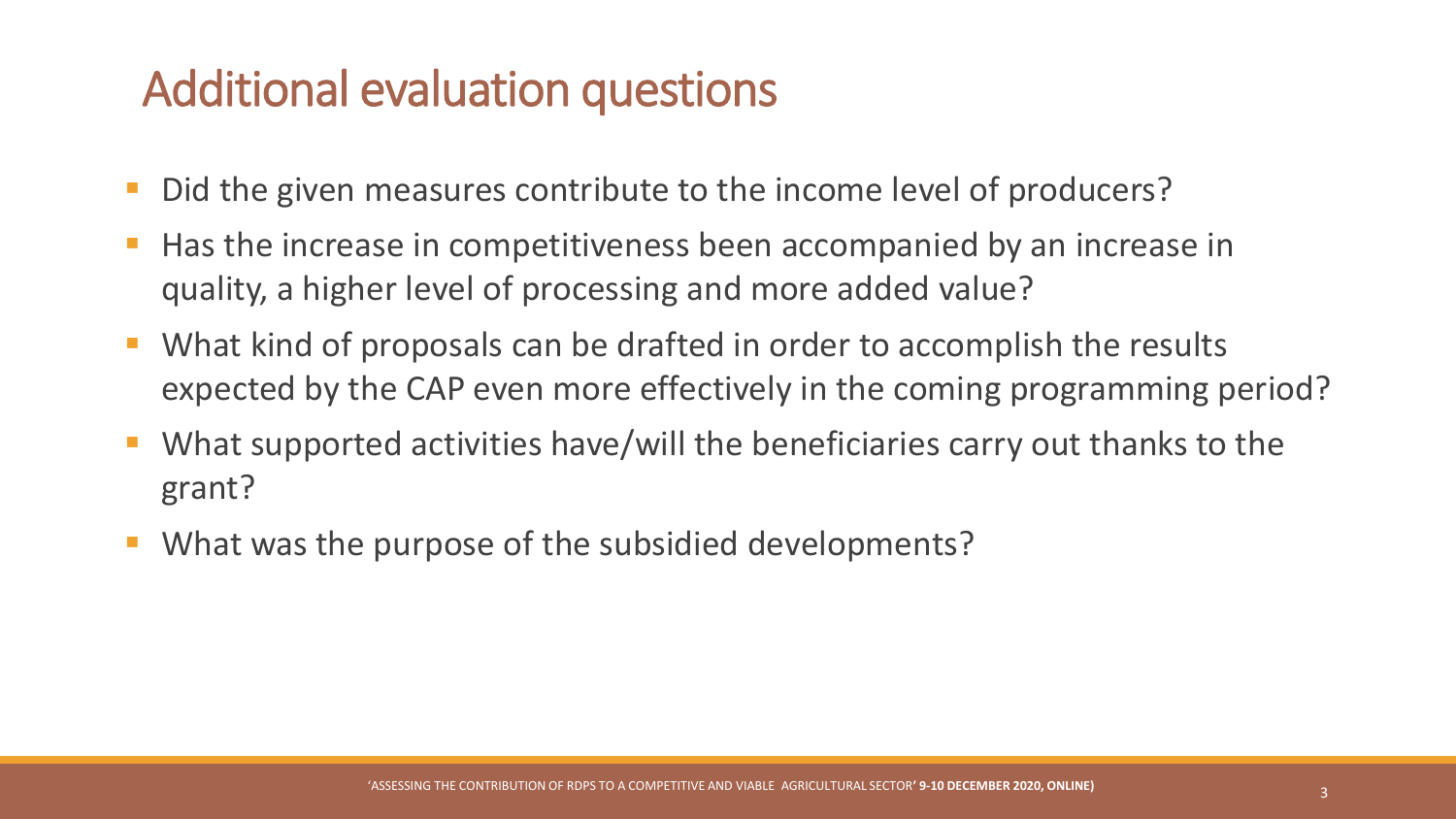| <b>Judgment criteria</b>                                                                | <b>Indicators</b>                                                                                    | Data sources                                              |
|-----------------------------------------------------------------------------------------|------------------------------------------------------------------------------------------------------|-----------------------------------------------------------|
| Profitability of the beneficiaries has<br>increased (compared to basic<br>population)   | ROS (Return on Sales), ROA (Return<br>on Assets), ROI (Return on<br>Investment)                      | Data of National Tax<br><b>Office/Operations Database</b> |
| Labour productivity of beneficiaries<br>has increased (compared to basic<br>population) | Profit before Tax/Number of<br>Employees,<br><b>Operating Profit/Labour Cost</b>                     |                                                           |
| Competitiveness of beneficiaries<br>has increased (compared to all food<br>industries)  | <b>Export Ratio</b>                                                                                  |                                                           |
| Target activity/sector                                                                  | Number and amount of<br>investment/subsector                                                         | <b>Operations</b><br>Database/Questionnaire               |
| Main purposes of the investments                                                        | Share of product development,<br>technology development, market<br>diversification etc. Applications | <b>Operations</b><br>Database/Questionnaire               |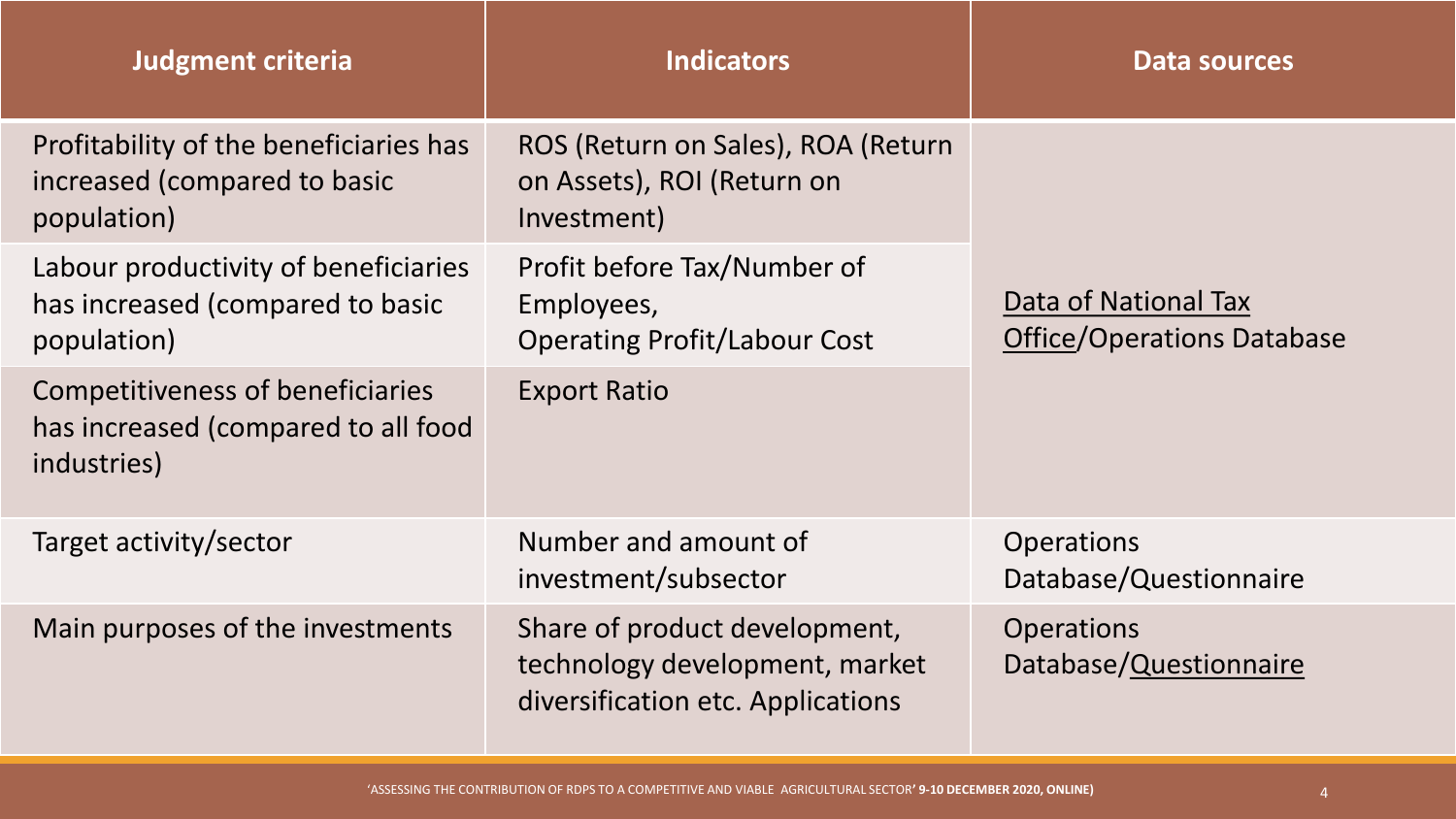## Methods/approaches used to answer the evaluation questions

Databases: Data provided by applicants (Operations Database). Main limitation: missed data/data of National Tax Office; only agricultural and food industrial enterprises

### **Surveys**:

1) Short questionnaire sent to every applicant:

- Main data of applicants (sector, size, size of project)
- Main aim of the project (sector, target of investment)
- Result of the application
- Opinion on application process

2) Short questionnaire sent to potential applicants via National Agricultural Chamber

Survey methods: Simple descriptive statistics (frequencies, and averages), Cross-table analysis , different tests to analyse the relationship between variables.

**Interviews:** PA Experts, experts of consulting companies and other organisations:

■ General opinion on the program, application process, experiences, good practices, typical problems arisen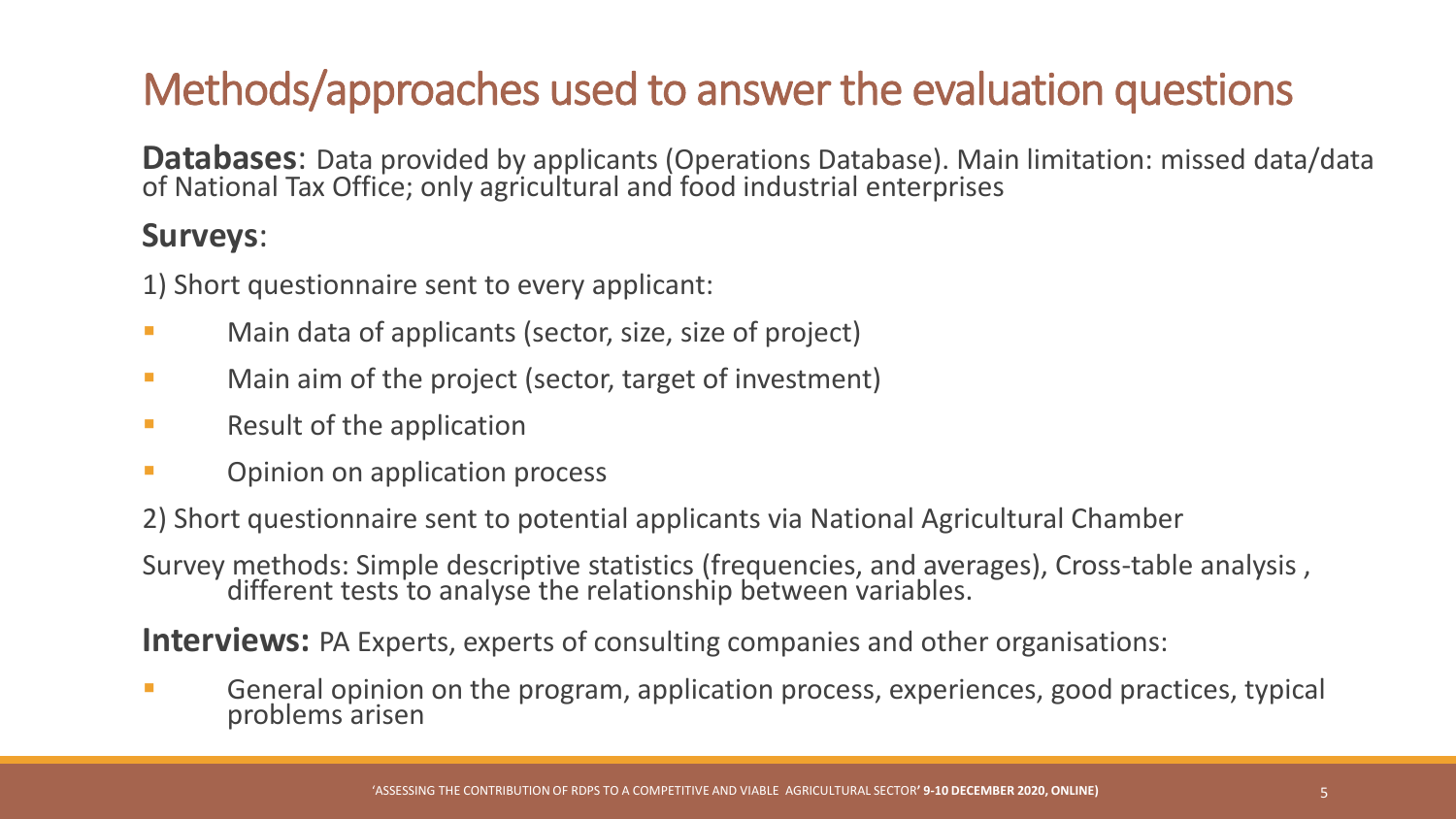# Advantages and disadvantages of the approaches used

#### **Advantages**

- New approach of the evaluation (new evaluation questions, with more quantitative emphasis, financial indicators)
- Relatively simple calculation methods (financial indicators) but high valueadded in terms of information gain
- Possibility of qualitative evaluation
- Results of financial analysis and surveys can lead to both theoretical and practical recommendations during the ex-post evaluation.

### **Disadvantages and risks**

- Proper data collection is limited/not available/at high risk
- Identifying control groups is a challenge
- Limited timeline: real effects of investments can be measured only 2-3 years after finalisation/other factors may affect profitability, productivity etc.
- Subjectivity of respondents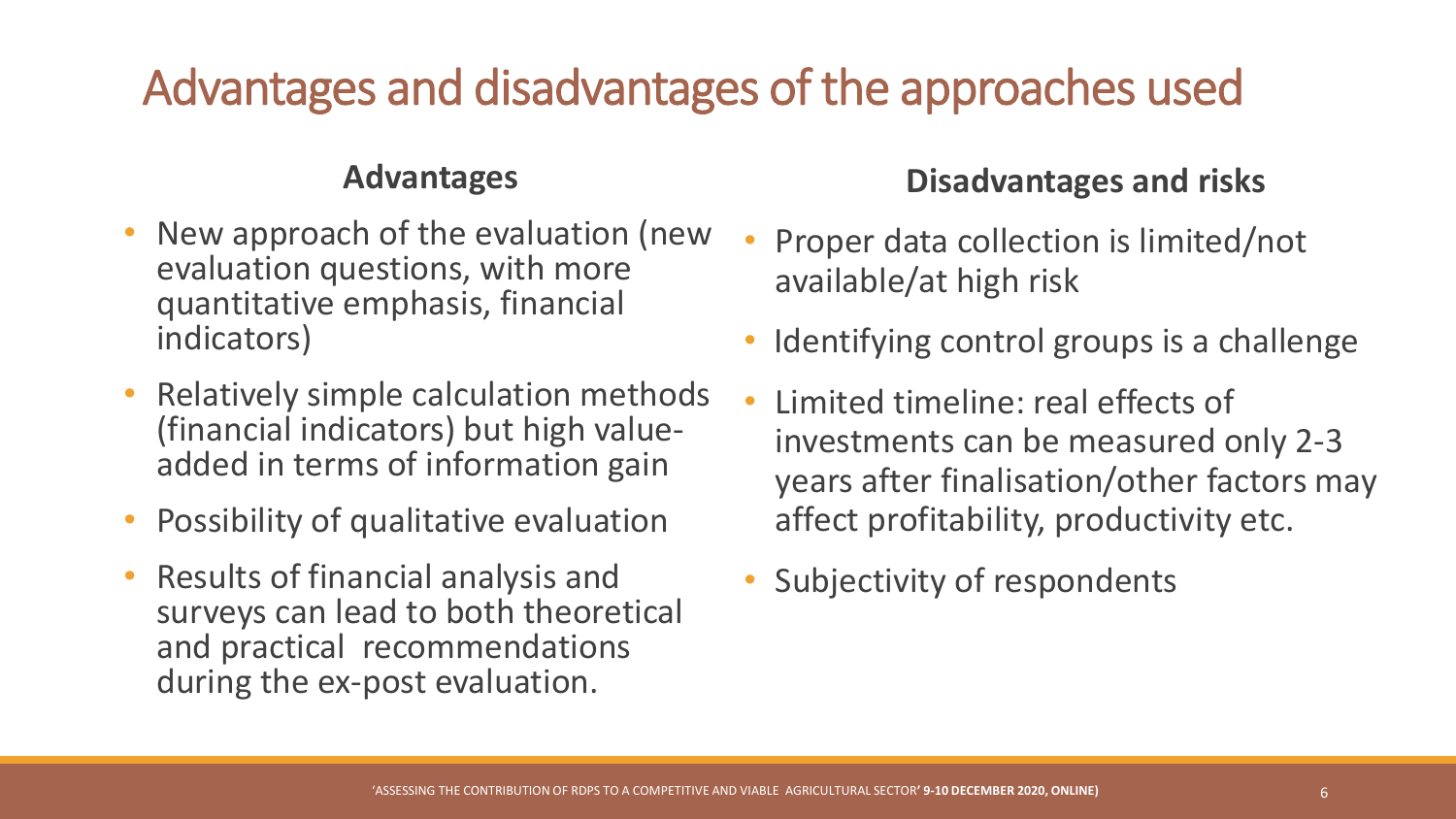Recommendations/suggested improvements for future CAP based on our ongoing evaluation (mainly for MAs)

- Better targeting of possible applicants during the next period
- Simpler but more targeted data provided by applicants
- Faster and simpler evaluation process of applications for deciding on support
- Easily calculable financial data and indicators instead of qualitative presentation — also may help to speed up the application assessment process (also relevant for evaluation in the future)